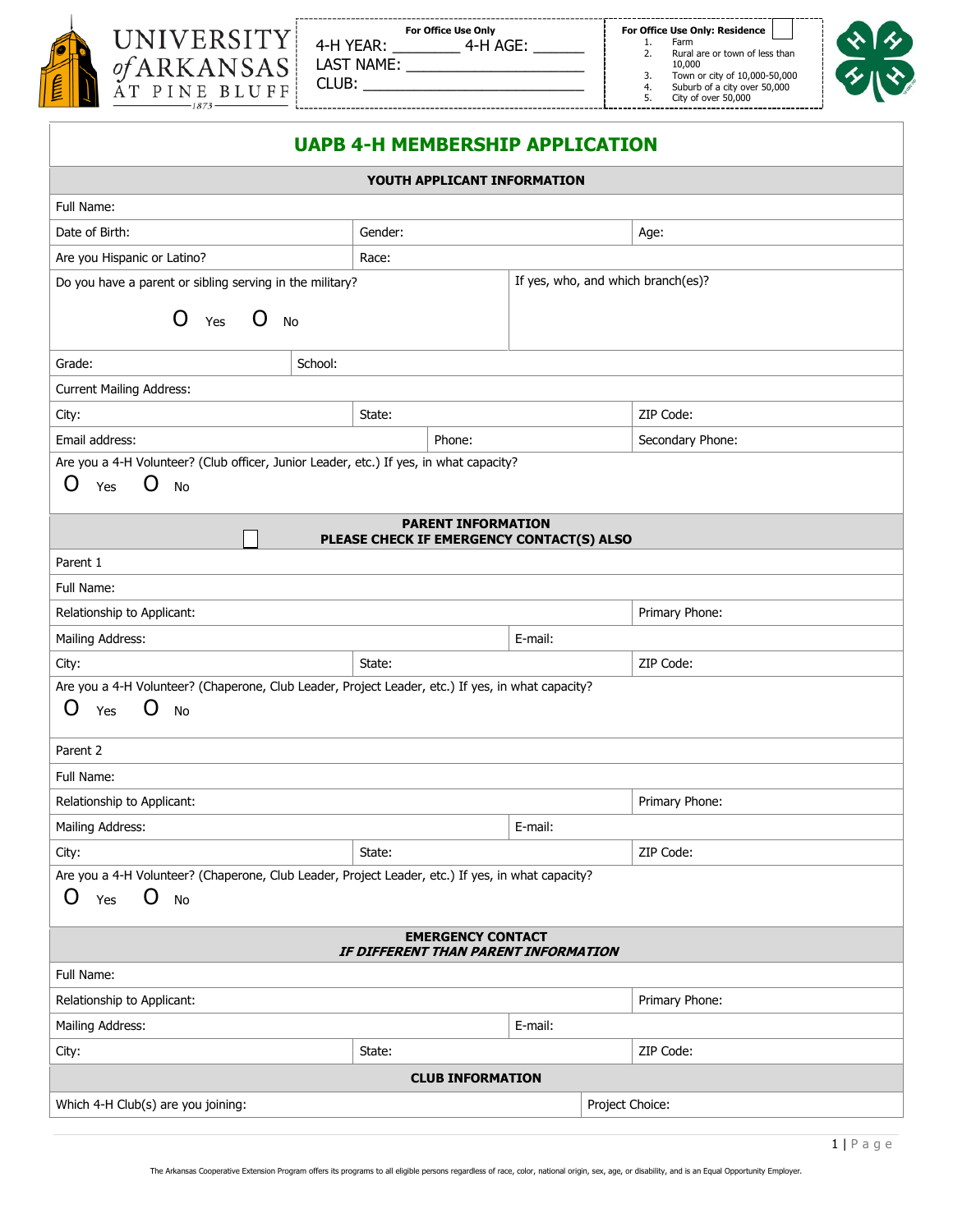|     | UNIVERSIT<br><i>of</i> ARKANSA |
|-----|--------------------------------|
| EIN | AT PINE BLUF                   |

| <b>For Office Use Only</b> | For Office Use Only: Residen |
|----------------------------|------------------------------|
| 4-H YEAR:                  | Farm                         |
| 4-H AGE:                   | Rural are or town of         |
| S                          | 10.000                       |
| LAST NAME:                 | Town or city of 10,0         |
| CLUB:                      | Suburb of a city ove         |
| $\overline{E}$             | 4.                           |
|                            | City of over 50,000          |

**lv: Residence** 

- e or town of less than
- r city of 10,000-50,000 of a city over 50,000
	-

# **UAPB 4-H MEMBERSHIP APPLICATION IMAGE RELEASE CONSENT FORM**

As part of our UAPB 4-H Youth Development Program we take photographs and videos of children in action as they participate in the classrooms, meetings, field trips, county and state events, etc. We would like you to indicate below whether you give your consent to the use these images of your child. This is completely up to you. By your signature on this form, you are giving consent for the UAPB 4-H Youth Development Program to use your child's name, picture, portrait (video or still), written work, art work, voice and verbal statements to help further educate others about the benefits of the UAPB 4-H Youth Development Program. This includes but is not limited to pamphlets, brochures, curriculum, informational booklets, and newspaper publications. Some images may also be used at meetings, lectures, and workshops designed to educate the community about the UAPB 4-H Youth Development Program. Some images of your child may be used on the University of Arkansas at Pine Bluff website. Those who agree understand that there will be no monetary compensation for the use of images, and that the picture, portrait (video or still), written work, art work, voice and verbal statements may be used in subsequent years. They also understand that consent and release have been given without coercion or duress. This agreement is binding upon heirs and/or future legal representatives. If the signees involved wish to rescind this agreement, they may do so at any time with written notice.

**I have read the above description and give my consent for the use of the images as indicated above.** 

**---------------OR---------------** 

**\_\_\_\_\_\_\_\_\_\_\_\_\_\_\_\_\_\_\_\_\_\_\_\_\_\_\_\_\_\_\_\_\_\_\_\_\_\_\_\_\_\_\_\_\_\_\_\_\_\_\_\_\_\_\_\_\_\_\_\_\_\_\_\_\_\_\_\_\_\_\_\_\_\_\_\_\_\_\_\_\_\_\_\_\_\_\_\_\_\_\_\_\_\_\_\_\_\_\_\_\_\_\_\_\_\_** 

**Please do not use ANY images of my child(ren) in ANY way.** 

Child(ren)'s name(s): (please print)

\_\_\_\_\_\_\_\_\_\_\_\_\_\_\_\_\_\_\_\_\_\_\_\_\_\_\_\_\_\_\_\_\_\_\_\_\_\_\_\_\_\_\_\_\_\_\_\_\_\_\_\_\_\_\_\_\_\_\_\_\_\_\_\_\_\_\_\_\_\_\_\_\_\_\_\_\_\_\_\_\_\_\_\_\_\_\_\_\_\_\_\_\_\_\_\_\_\_\_\_\_\_\_\_\_\_\_\_\_\_\_\_\_\_\_\_\_\_\_\_\_\_\_

Parent/Guardian Signature *Date* Parent/Guardian Name (please print) Parent/Guardian Name (please print) Date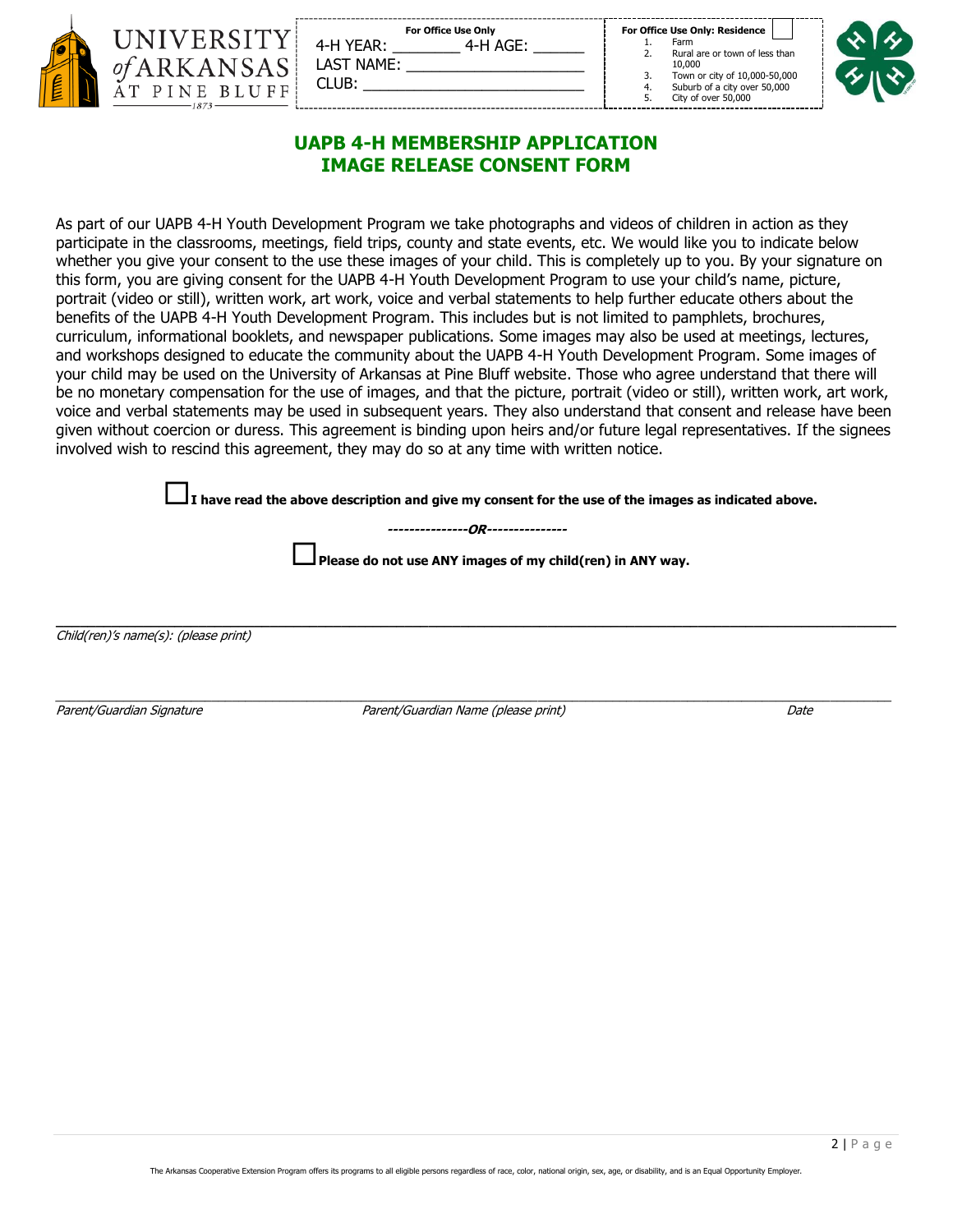| UNIVERSITY                           |
|--------------------------------------|
| <i>of</i> ARKANSAS<br>AT PINE BLUFF! |
|                                      |

|            | <b>For Office Use Only</b> |
|------------|----------------------------|
| 4-H YEAR:  | 4-H AGE:                   |
| LAST NAME: |                            |
| CLUB:      |                            |

|  |  | For Office Use Only: Residence |  |
|--|--|--------------------------------|--|
|  |  |                                |  |

- 1. Farm<br>2. Rural Rural are or town of less than 10,000
- 3. Town or city of 10,000-50,000 4. Suburb of a city over 50,000

City of over 50,000



# **UAPB 4-H MEMBERSHIP APPLICATION MENTEE CONTRACT**

**Event Coordinators or designees are encouraged to discuss all rules and regulations governing an event or activity, including the Code of Conduct, with leaders and 4-H members prior to, or at the beginning of each event or activity.** 

**All 4-H members are expected to be responsive to the reasonable requests of the adults in charge.**

UAPB 4-H Mentee: I, **Example 20 as a participant in the UAPB 4-H Youth Development** Program, a Youth Development Program sponsored by USDA-NIFA and the University of Arkansas at Pine Bluff, do hereby accept the conditions stipulated below:

1. I will participate in and be on time to all sessions and activities.

2. I will conduct myself in a respectful and courteous manner at all times.

-------------

3. I will realize that I will be in constant contact with people from varying cultures and ethnic affiliations, and I will treat those likenesses and differences with the utmost respect.

4. I will not smoke, use tobacco products, or use drugs or alcohol during UAPB 4-H Youth Development Program events, and I understand that if I were to do so, I will be sent home immediately AT MY PARENT'S EXPENSE AND WITHOUT REFUND.

5. I will not engage in fraternization, cohabitation or co-mingling of any kind during the program. Friendships are encouraged from a platonic standpoint only. Any disregard in this matter, or any other infractions may be cause for dismissal from the program, and my parents will be alerted of the misconduct.

6. I understand that I may be held responsible for any damage to equipment or facilities.

7. I understand that all profanity, horseplay, fighting, or inappropriate acts is prohibited.

8. There will be no aggressive behavior tolerated at any time. This includes fighting, bullying, cyber-bullying, undue persuasion, assault, cursing, and general disregard for myself, and the people around me.

9. Student will respect all facilities on and off campus, at all times.

10. The use of cell phones and other handheld devices is strictly prohibited during the presentations. For any such misuse, the instrument will be confiscated until the end of the program.

11. Appropriate attire will include fingertip length shorts or pants. No student will be allowed to wear overly provocative or offensive clothing.

12. If there are any discrepancies of any kind, they should be brought to the attention of the Mentor and/or SAFHS Staff and/or 4-H Staff and handled accordingly. No infractions of any kind should be handled by the students.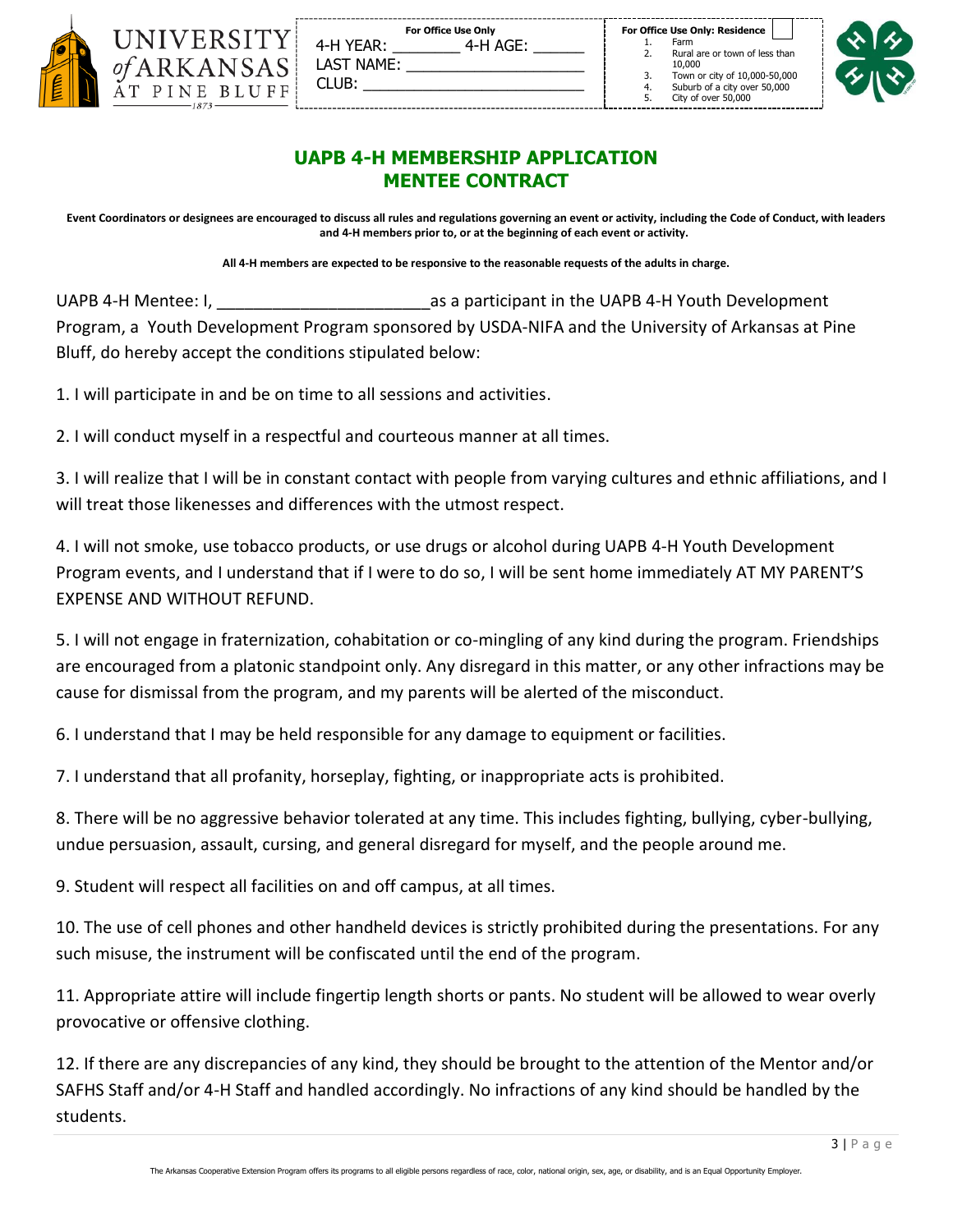|  | For Office Use Only<br>$4-H$ AGF<br>4-H YEAR:<br>I AST NAME:<br>CLUB: | For Office Use Only: Residence<br>Farm<br>Rural are or town of less than<br>10,000<br>Town or city of 10,000-50,000<br>Suburb of a city over 50,000<br>City of over 50,000 |  |
|--|-----------------------------------------------------------------------|----------------------------------------------------------------------------------------------------------------------------------------------------------------------------|--|
|--|-----------------------------------------------------------------------|----------------------------------------------------------------------------------------------------------------------------------------------------------------------------|--|

# **Here are some clear examples of major and minor offenses:**

#### Major Offenses

The following acts of misconduct are considered major offenses that may result in immediate removal from an activity or event. When a UAPB 4-H member is found to have committed a major offense, he or she could possibly be suspended from participation in county, district, state, regional, national, and international 4-H activities for a period of up to 12 months or greater. The disciplinary action will be determined and issued by the UAPB 4-H Director.

- Possession or use of illegal drugs or alcoholic beverages.
- Theft, misuse or abuse or destruction of public or personal property.
- Sexual misconduct
- Possession of unauthorized weapons or fireworks.
- Unauthorized absence from the premises of the event.
- Assault or threatening a person with a weapon or bodily harm.
- Smoking or using tobacco products.
- Violating the International Association of Fairs and Expositions National Code of Show Ring Ethics

#### Minor Offenses

The following acts of misconduct are considered minor offenses that may require the 4-H member to appear before the UAPB 4-H Director and the UAPB 4-H Staff.

- Breaking curfew hours or disturbing others. "Curfew" means in own room and not disturbing others. Males and females may not be in the same sleeping room at any time except in rooms reserved for families.
- Unexcused absence from the activities of the event.
- Unauthorized use of vehicle during the event.
- Use of foul or offensive language.
- Reckless behavior.
- Visitation by non-registered persons.

### **I will adhere to these and all other rules of the UAPB 4-H Youth Development Program.**

\*\*\*\*\*\*\*\*\*\*\*\*\*\*\*\*\*\*\*\*\*\*\*\*\*\*\*\*\*\*\*\*\*\*\*\*\*\*\*\*\*\*\*\*\*\*\*\*\*\*\*\*\*\*\*\*\*\*\*\*\*\*\*\*\*\*\*\*\*\*\*\*\*\*\*\*\*\*\*\*\*\*\*\*\*\*\*\*\*\*\*\*\*\*\*\*\*\*\*\*\*\*\*\*\*\*\*\*

\_\_\_\_\_\_\_\_\_\_\_\_\_\_\_\_\_\_\_\_\_\_\_\_\_\_\_\_\_\_\_\_\_\_\_\_ \_\_\_\_\_\_\_\_\_\_\_\_\_\_\_\_\_\_\_\_\_\_\_\_\_\_\_\_\_\_\_\_\_\_\_\_

**Signatures (**Both signatures are required for participants under 18 years old)

I have read and understand the above Contract and will abide by the expectations described in said contract. I understand that if I act inappropriately I will have to accept responsibility for my actions that may result in the consequences listed above.

4-H Member Signature\_\_\_\_\_\_\_\_\_\_\_\_\_\_\_\_\_\_\_\_\_\_\_\_\_\_\_\_\_\_\_\_\_\_\_ Date\_\_\_\_\_\_\_\_\_\_\_\_\_\_\_\_

I have discussed and reviewed the Code of Conduct with my child. I understand that failure to abide by this Code of Conduct may result in the consequences listed above which include no refund. In the event that this code is violated, I agree to come to the 4-H program/event to pick up my child at the request of the adult in charge of the 4-H program/event. I further understand that if I refuse to pick up my child, if I am unavailable, or if I fail to make timely arrangement to retrieve my child, 4-H program event staff may contact law enforcement or social services to provide necessary protection for a child in need of services. I acknowledge responsibility for all fees/charges that may result from said services.

Parent /Guardian's Signature **Date Date** 

Phone numbers where Parent or Guardian may be reached:

(Note: Failure to have this form with the required bona fide signatures above on file in the county UAPB Extension office shall be sufficient reason to disqualify a member from further participation in the 4-H program and may result in disciplinary action for the UAPB County Extension 4-H Director.)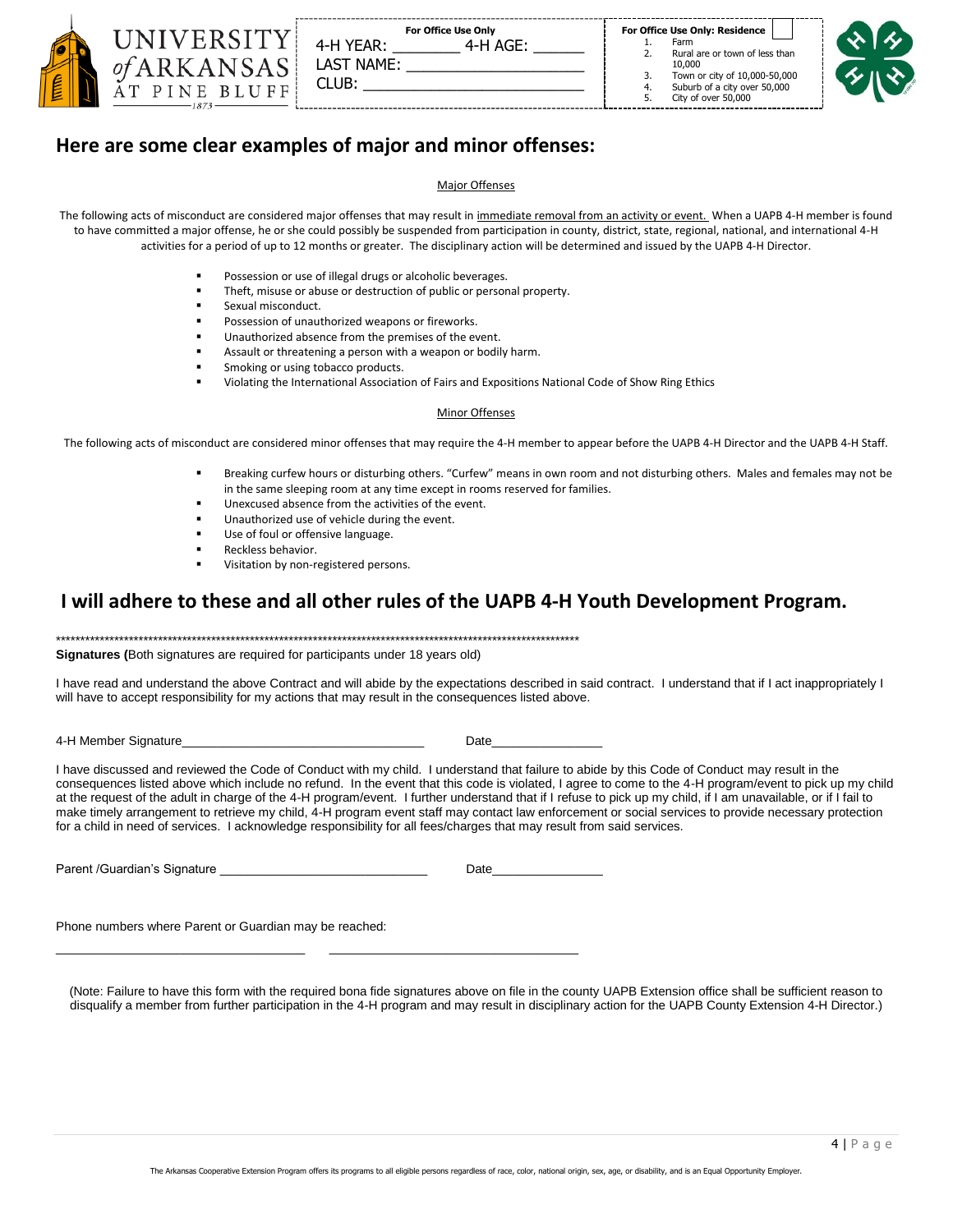|  | 1873 | 4-H YEAR:<br>LAST NAME:<br>CLUB: | For Office Use Only<br>4-H AGE: |  | For Office Use Only: Residence<br>Farm<br>Rural are or town of less than<br>10,000<br>Town or city of 10,000-50,000<br>Suburb of a city over 50,000<br>City of over 50,000 |
|--|------|----------------------------------|---------------------------------|--|----------------------------------------------------------------------------------------------------------------------------------------------------------------------------|
|--|------|----------------------------------|---------------------------------|--|----------------------------------------------------------------------------------------------------------------------------------------------------------------------------|



# **Check here if special attention is required.**

# **UAPB 4-H MEMBERSHIP APPLICATION HEALTH FORM**

|                                                   | Do you have any health problems or disabilities that require special attention? Yes ______ No_____                                  |                                               |
|---------------------------------------------------|-------------------------------------------------------------------------------------------------------------------------------------|-----------------------------------------------|
|                                                   |                                                                                                                                     |                                               |
|                                                   |                                                                                                                                     |                                               |
|                                                   |                                                                                                                                     |                                               |
|                                                   | <b>Health History</b>                                                                                                               |                                               |
| Member has or is subject to: (check if yes)       | Allergies or reactions to: (check those appropriate)                                                                                | Member has difficulty with:<br>(check if yes) |
| Asthma<br>⊔                                       | $\square$ Drugs                                                                                                                     |                                               |
| □<br>Convulsions                                  | Penicillin<br>$\circ$                                                                                                               | $\Box$ Eyes, ears, nose,                      |
| <b>Fainting Spells</b><br>⊔                       | Aspirin<br>$\circ$                                                                                                                  | throat                                        |
| <b>Bronchitis</b><br>□                            | Other (list) ____________<br>$\circ$                                                                                                | Digestion<br>⊔                                |
| <b>Diabetes</b><br>ப<br><b>Heart Trouble</b><br>⊔ | Foods (what foods)<br>⊔                                                                                                             | Menstrual problems<br>⊔                       |
| □<br>Other (list) ___________________             | the control of the control of the control of the control of the control of the control of                                           | $\Box$<br>Lungs                               |
|                                                   | <u> 1989 - Johann John Stone, mars et al. 1989 - John Stone, mars et al. 1989 - John Stone, mars et al. 1989 - Joh</u><br>Hay fever | <b>Bed wetting</b><br>⊔                       |
|                                                   | □<br>Insect bites or stings                                                                                                         | Sleep walking<br>⊔                            |
|                                                   | Ivy, oak and/or sumac poisoning<br>□                                                                                                | $\Box$ Other (list)                           |
|                                                   |                                                                                                                                     |                                               |
|                                                   |                                                                                                                                     |                                               |
|                                                   |                                                                                                                                     |                                               |
|                                                   | When necessary, Extension personnel may give my child over-the-counter medications (examples: aspirin, Benadryl, Tylenol, etc.)     |                                               |
|                                                   |                                                                                                                                     |                                               |
|                                                   |                                                                                                                                     |                                               |

- Yes
- $\square$  No